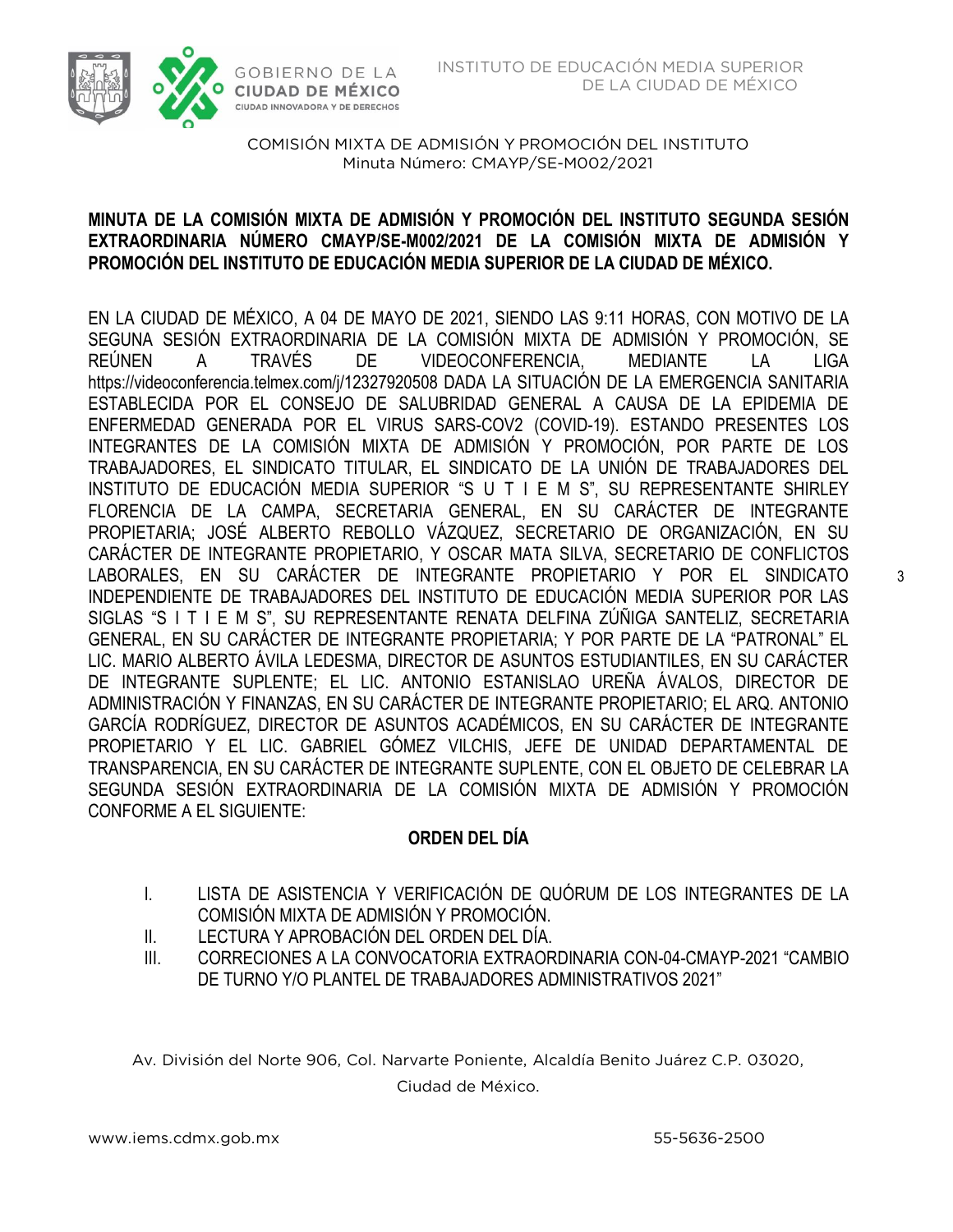

### **M I N U T A**

**PRIMERO** DE ACUERDO CON LA LISTA DE ASISTENCIA DE LOS INTEGRANTES DE LA COMISIÓN, EXISTE QUÓRUM LEGAL VÁLIDO PARA LLEVAR A CABO LA SEGUNDA SESIÓN EXTRAORDINARIA DE LA COMISIÓN MIXTA DE ADMISIÓN Y PROMOCIÓN.

**SEGUNDO.-** PREVIA LECTURA SE APRUEBA EL ORDEN DEL DÍA PROPUESTO POR LOS INTEGRANTES.

**TERCERO. -** LOS INTEGRANTES DE LA COMISIÓN MIXTA DE ADMISIÓN Y PROMOCIÓN APRUEBAN CORRECIONES A LA CONVOCATORIA EXTRAORDINARIA CON-04-CMAYP-2021 "CAMBIO DE TURNO Y/O PLANTEL DE TRABAJADORES ADMINISTRATIVOS 2021" BAJO LAS PRECISIONES SIGUIENTES:

| #              | <b>PLAZA</b> | <b>PLANTEL</b>        | <b>NIVEL</b> | <b>PUESTO</b>              | ÁREA               | <b>TURNO</b>      |
|----------------|--------------|-----------------------|--------------|----------------------------|--------------------|-------------------|
| 1              | 102097       | MILPA ALTA            | 226          | <b>TÉCNICO</b>             | <b>SERVICIOS</b>   | N/A               |
|                |              |                       |              | <b>ADMINISTRATIVO SEMI</b> | <b>ESCOLARES</b>   |                   |
|                |              |                       |              | <b>ESCOLARIZADO</b>        |                    |                   |
| 2              | 100183       | MIGUEL HIDALGO        | 185          | JEFE DE DIVISIÓN "AA"      | <b>SISTEMAS</b>    | <b>MATUTINO</b>   |
| 3              | 100406       | <b>MIGUEL HIDALGO</b> | 185          | JEFE DE DIVISIÓN "AA"      | <b>DICE</b>        | <b>MATUTINO</b>   |
|                |              |                       |              |                            | <b>SERVICIOS</b>   |                   |
|                |              |                       |              |                            | <b>ESCOLARES</b>   |                   |
| $\overline{3}$ |              |                       |              |                            | <b>DEBE DECIR</b>  |                   |
| <b>BIS</b>     |              |                       |              |                            | <b>TÉCNICO</b>     |                   |
|                |              |                       |              |                            | <b>LABORATORIO</b> |                   |
| $\overline{4}$ | 100545       | <b>MILPA ALTA</b>     | 185          | JEFE DE DIVISIÓN "AA"      | <b>SISTEMAS</b>    | <b>DICE</b>       |
|                |              |                       |              |                            |                    | <b>MATUTINO</b>   |
| $\overline{4}$ |              |                       |              |                            |                    | <b>DEBE DECIR</b> |
| <b>BIS</b>     |              |                       |              |                            |                    | <b>VESPERTINO</b> |
| 5              | 100205       | <b>AZCAPOTZALCO</b>   | 185          | JEFE DE DIVISIÓN "AA"      | <b>INVENTARIOS</b> | <b>DICE</b>       |
|                |              |                       |              |                            |                    | <b>VESPERTINO</b> |
| 5              |              |                       |              |                            |                    | <b>DEBE DECIR</b> |
| <b>BIS</b>     |              |                       |              |                            |                    | <b>MATUTINO</b>   |
| 6              | 100070       | <b>IZTAPALAPA I</b>   | 185          | JEFE DE DIVISIÓN "AA"      | <b>SERVICIOS</b>   | <b>MATUTINO</b>   |
|                |              |                       |              |                            | <b>ESCOLARES</b>   |                   |
| $\overline{7}$ | 100556       | MIGUEL HIDALGO        | 185          | JEFE DE DIVISIÓN "AA"      | <b>SISTEMAS</b>    | <b>MATUTINO</b>   |
| 8              | 100475       | <b>IZTAPALAPA III</b> | 170          | JEFE DE OFICINA            | SECRETARIAL        | <b>VESPERTINO</b> |

Av. División del Norte 906, Col. Narvarte Poniente, Alcaldía Benito Juárez C.P. 03020,

Ciudad de México.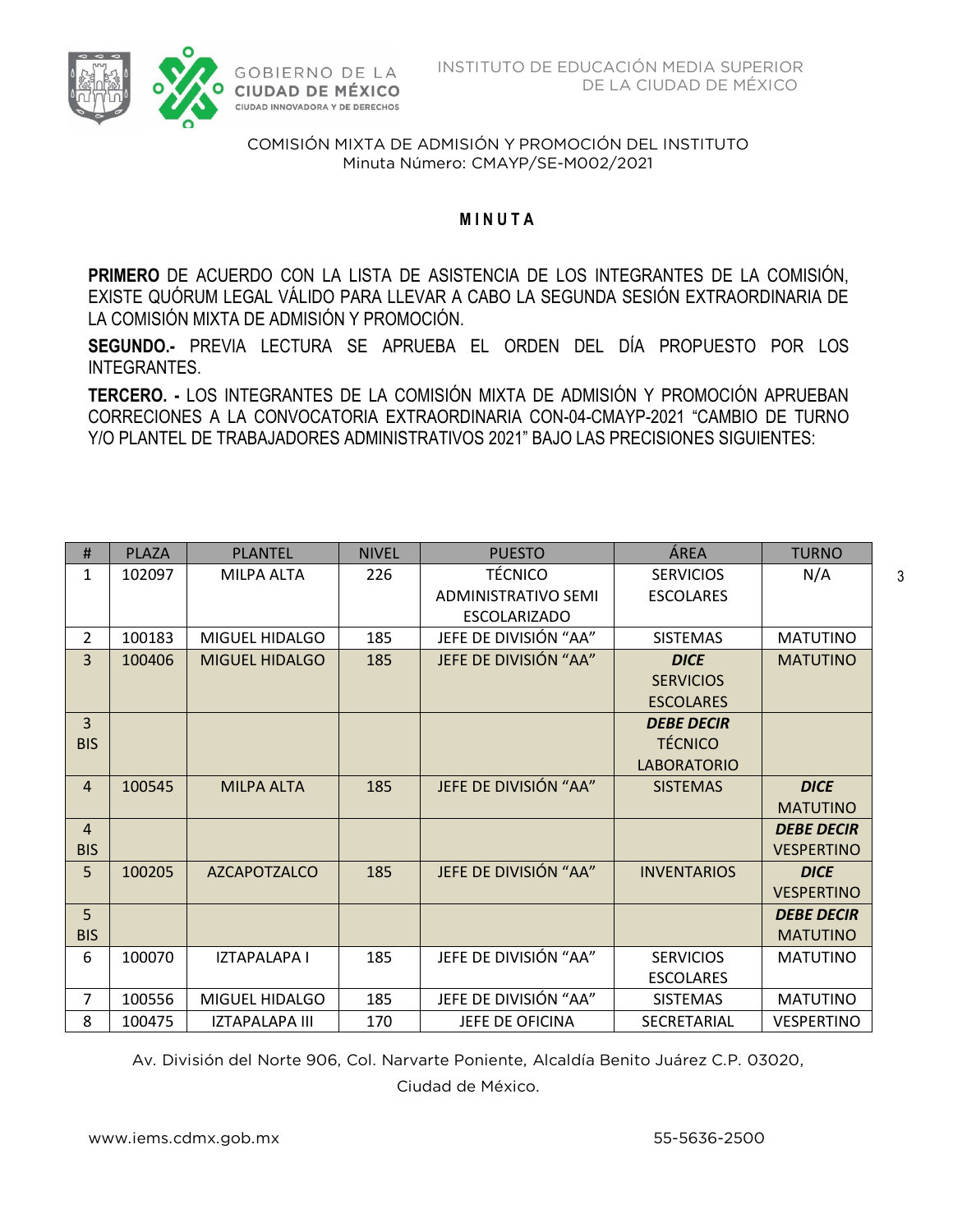

|            |              |                   |     | SISTEMAS DE COMPUTO   |                      |                   |
|------------|--------------|-------------------|-----|-----------------------|----------------------|-------------------|
| 9          | <b>DICE</b>  | <b>TLALPAN I</b>  | 185 | JEFE DE DIVISIÓN "AA" | <b>BIBLIOTECA</b>    | <b>DICE</b>       |
|            | 100104       |                   |     |                       |                      | <b>MATUTINO</b>   |
| 9          | <b>DEBE</b>  |                   |     |                       |                      | <b>DEBE DECIR</b> |
| <b>BIS</b> | <b>DECIR</b> |                   |     |                       |                      | <b>VESPERTINO</b> |
|            | 100123       |                   |     |                       |                      |                   |
| 10         | 100210       | V. CARRANZA       | 185 | JEFE DE DIVISIÓN "AA" | <b>INVENTARIOS</b>   | <b>MATUTINO</b>   |
| 11         | 100220       | AZCAPOTZALCO      | 185 | JEFE DE DIVISIÓN "AA" | <b>TÉCNICO</b>       | <b>MATUTINO</b>   |
|            |              |                   |     |                       | <b>LABORATORIO</b>   |                   |
| 12         | 100383       | <b>TLAHUAC</b>    | 185 | JEFE DE DIVISIÓN "AA" | <b>BIBLIOTECA</b>    | <b>VESPERTINO</b> |
| 13         | 100227       | <b>CUAJIMALPA</b> | 185 | JEFE DE DIVISIÓN "AA" | <b>TÉCNICO</b>       | <b>VESPERTINO</b> |
|            |              |                   |     |                       | <b>LABORATORIO</b>   |                   |
| 14         | 102006       | IZTAPALAPA III    | 185 | JEFE DE DIVISIÓN "AA" | <b>MANTENIMIENTO</b> | <b>MATUTINO</b>   |
| 15         | 100376       | <b>CUAJIMALPA</b> | 185 | JEFE DE DIVISIÓN "AA" | <b>MANTENIMIENTO</b> | <b>VESPERTINO</b> |
| 16         | 102062       | ÁLVARO OBREGÓN    | 216 | <b>TÉCNICO</b>        | <b>SERVICIOS</b>     | N/A               |
|            |              |                   |     | <b>ADMINISTRATIVO</b> | <b>ESCOLARES</b>     |                   |
|            |              |                   |     | <b>ESCOLARIZADO</b>   |                      |                   |

**CUARTO.-** SE AMPLIA EL PLAZO PARA PRESENTAR LAS SOLICITUDES DE CAMBIO DE TURNO Y/O PLANTEL, PARA LAS 11:00 HORAS DEL JUEVES SEIS DE MAYO DE 2021.

DEBIDO A LA ACTUALIZACIÓN DE TABULADORES DEL GOBIERNO DE LA CIUDAD DE MÉXICO, VIGENTES A PARTIR DEL 1° DE ENERO DE 2020, LAS PLAZAS DE NIVEL 185 JEFE DE DIVISIÓN "AA" SON LAS MISMAS QUE 18.5 JEFE DE DIVISIÓN "A".

EN ATENCIÓN A LAS PRESENTES CORRECCIONES Y EN CASO DE QUE ALGÚN TRABAJOR PRESENTE DOS O MÁS SOLICITUDES, LA COMISIÓN MIXTA DE ADMISIÓN Y PROMOCIÓN DICTAMINARÁ LA ÚLTIMA QUE HAYA PRESENTADO.

**QUINTO.-** AGOTADOS EN SU TOTALIDAD LOS ASUNTOS DEL ORDEN DEL DÍA, LOS INTEGRANTES DE LA COMISIÓN EXPRESARON SU CONSENTIMIENTO SIN MEDIAR ALGÚN VICIO DE LA VOLUNTAD, RESPECTO DE LA MINUTA EMITIDA, LA QUE SURTIRÁ SUS EFECTOS LEGALES A PARTIR DE SU PUBLICACIÓN EN LA PÁGINA OFICIAL DEL INSTITUTO DE CONFORMIDAD CON EL NUMERAL SÉPTIMO DE LA PRESENTE MINUTA, Y LAS FIRMAS AUTÓGRAFAS DE LOS QUE EN ELLA INTERVINIERON SE ASENTARAN UNA VEZ TERMINADA LA EMERGENCIA SANITARIA.-------------------------------------------------------

-----------------------------------------------------------------------------------------------------------------------------------------------------

ESTE DOCUMENTO SE CONCLUYE SIENDO LAS 10:20 HORAS DEL DÍA DE SU INICIO -------------------------- ----------------------------------------------------------------------------------------------------------------------------------------------------

Av. División del Norte 906, Col. Narvarte Poniente, Alcaldía Benito Juárez C.P. 03020,

Ciudad de México.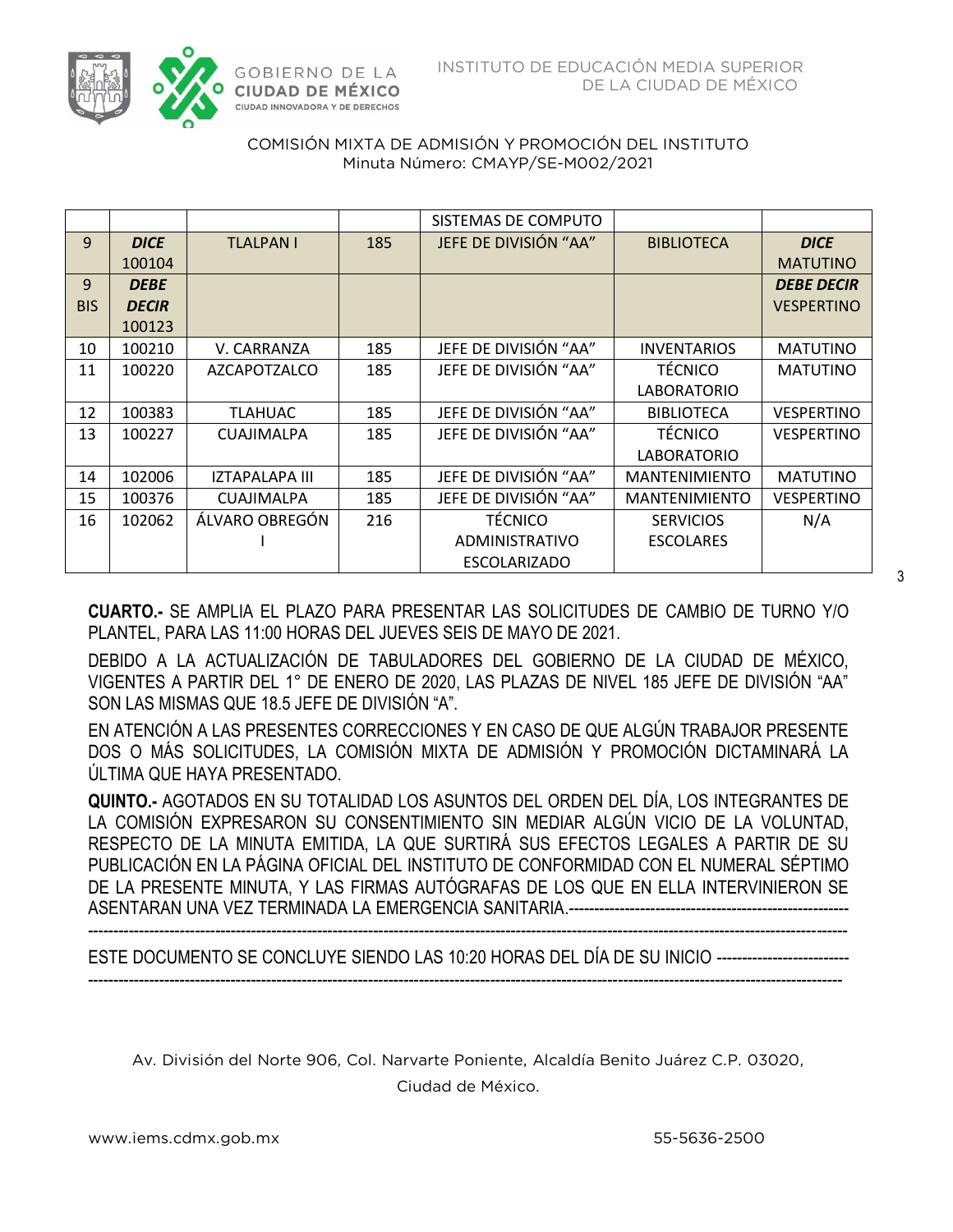

**FIRMAN LAS PARTES**

### **POR PARTE DE LOS TRABAJADORES DEL IEMSCDMX**

### **SHIRLEY FLORENCIA DE LA CAMPA RENATA DELFINA ZUÑIGA SANTELIZ**

INTEGRANTE PROPIETARIA SECRETARIA GENERAL DEL SINDICATO DE LA UNIÓN DE TRABAJADORES DEL INSTITUTO DE EDUCACIÓN MEDIA **SUPERIOR** (SUTIEMS)

INTEGRANTE PROPIETARIA SECRETARIA GENERAL DEL SINDICATO INDEPENDIENTE DE TRABAJADORES DEL INSTITUTO DE EDUCACIÓN MEDIA SUPERIOR (SITIEMS)

# **JOSÉ ALBERTO REBOLLO VÁZQUEZ COSCAR MATA SILVA**

INTEGRANTE PROPIETARIO SECRETARIO DE ORGANIZACIÓN DEL SINDICATO DE LA UNIÓN DE TRABAJADORES DEL INSTITUTO DE EDUCACIÓN MEDIA SUPERIOR (SUTIEMS)

INTEGRANTE PROPIETARIO SECRETARIO DE CONFLICTO LABORALES EL SINDICATO DE LA UNIÓN DE TRABAJADORES DEL INSTITUTO DE EDUCACIÓN MEDIA SUPERIOR (SUTIEMS)

Av. División del Norte 906, Col. Narvarte Poniente, Alcaldía Benito Juárez C.P. 03020, Ciudad de México.